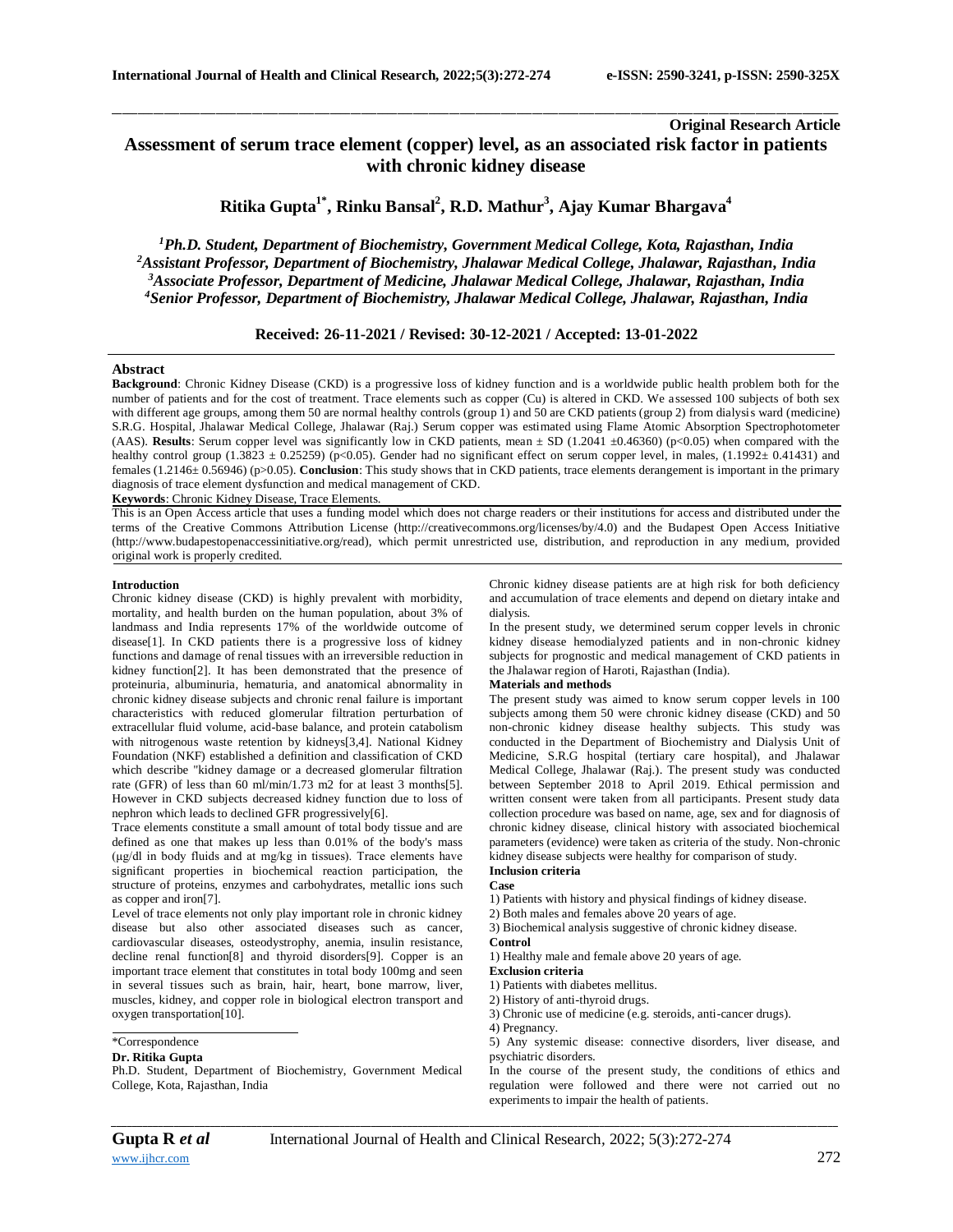\_\_\_\_\_\_\_\_\_\_\_\_\_\_\_\_\_\_\_\_\_\_\_\_\_\_\_\_\_\_\_\_\_\_\_\_\_\_\_\_\_\_\_\_\_\_\_\_\_\_\_\_\_\_\_\_\_\_\_\_\_\_\_\_\_\_\_\_\_\_\_\_\_\_\_\_\_\_\_\_\_\_\_\_\_\_\_\_\_\_\_\_\_\_\_\_\_\_\_\_\_\_\_\_\_\_\_\_\_\_\_\_\_\_\_\_\_\_\_\_\_\_\_\_\_\_\_\_\_\_\_\_\_\_\_\_\_\_\_\_ 5ml of blood (venous) samples were taken under aseptic conditions in sterile tubes from the normal healthy controls and the patients of chronic kidney disease. Samples were allowed to clot and centrifuged at 3000 rpm for 10 min and serum separated.

Serum copper was estimated in serum of subjects of control group I and case (patients) group II by flame atomic absorption spectrophotometer.

The amount of copper in the sample standard solution was determined. The working standard solution of copper was prepared. Next, the instrument was operated, by optimizing the Burner System and then the performance was checked and lastly, a calibration curve was created and samples were analyzed. The graph of absorbance against concentration was plotted to show the Beer-Lambert law.

### **Principle of atomic absorption spectrophotometer**

The sample is subjected to a high-energy thermal environment to produce excited-state atoms. This environment can be provided by a flame. The "ground state" atom absorbs light energy of a specific wavelength as it enters the "excited state." As the number of atoms in the light path increases, the amount of light absorbed also increases. By measuring the amount of light absorbed, a quantitative determination of the amount of analyte can be made. The use of special light sources and careful selection of wavelengths allows the specific determination of individual elements[11].

#### **Normal Range (Laboratory)** COPPER - 12-25 μmol/L or 0.76-1.58 ppm

#### **Results**

In the present study among 100 subjects, 50 were healthy control (group I) and 50 cases of known chronic kidney disease. The mean age was found to be 39.96 and in group II 42.18 (Table 1). The statistical data in our study were expressed as mean  $\pm$  SD. P<0.05 was considered statistically significant.

| Group                   | N  | <b>Mean Age</b> | <b>Std. Deviation</b> | <b>T</b> value | P value |
|-------------------------|----|-----------------|-----------------------|----------------|---------|
| GROUP I (Control)       | 50 | 39.96           | 15.331                | 0.715          | 0.476   |
| <b>GROUP II</b> (Cases) | 50 | 42.18           | 15.709                |                |         |

We have determined serum copper levels in CKD cases and non-CKD subjects. Table 2 and Graph 1 show the distribution of gender according to the group I and group II and no statistically significant difference of gender between these two groups.

| Table 2: Distribution of Gender according to Group I (Control) and Group II (Cases) Patients |  |  |  |  |
|----------------------------------------------------------------------------------------------|--|--|--|--|
|----------------------------------------------------------------------------------------------|--|--|--|--|

| Gender       | Group                                           | <b>Total</b> | P value      |       |
|--------------|-------------------------------------------------|--------------|--------------|-------|
|              | <b>Group I</b><br>Group II (cases)<br>(control) |              |              |       |
| Male         | 25 (42.4%)                                      | 34 (52.6%)   | 59 (100.0%)  |       |
| Female       | $25(61.0\%)$                                    | 16 (39.0%)   | 41 (100.0%)  | 0.067 |
| <b>Total</b> | 50 (50.0%)                                      | 50 (50.0%)   | 100 (100.0%) |       |



The mean level of copper in both groups (I & II) demonstrates in table3 and there was a statistically significant difference found (P<0.05) which suggest that patient with chronic kidney disease have low serum copper as compared to the control group.

#### **Table 3: Distribution of Copper (ppm) according to Group I (Control) and Group II (Cases) Patients**

| <b>Biological reference value</b> | Froud                    |    | Mean  | <b>Std. Deviation</b> | $T$ value | $\mathbf{v}$ value |
|-----------------------------------|--------------------------|----|-------|-----------------------|-----------|--------------------|
| Copper                            | <b>GROUP I</b> (Control) | 50 | .3823 | 0.25259               | 2.386     | $0.019*$           |
| $0.76 - 1.58$ ppm                 | <b>GROUP II</b> (Cases)  | 50 | .2041 | 0.46360               |           |                    |

The overall distribution of copper according to gender (male & female) is presented in table 4 and there was no significant effect on serum copper level (P>0.05).

| Table 4: Distribution of Copper (Cu) according to Gender in Group II (Cases) Patients |        |    |                |                       |                |         |  |
|---------------------------------------------------------------------------------------|--------|----|----------------|-----------------------|----------------|---------|--|
|                                                                                       | Gender |    | <b>Mean Cu</b> | <b>Std. Deviation</b> | <b>T</b> value | P value |  |
| Copper $(Cu)$                                                                         | Male   | 34 | 1.1992         | 0.41431               | 0.108          | 0.914   |  |
|                                                                                       | Female | 16 | 1.2146         | 0.56946               |                |         |  |

*\_\_\_\_\_\_\_\_\_\_\_\_\_\_\_\_\_\_\_\_\_\_\_\_\_\_\_\_\_\_\_\_\_\_\_\_\_\_\_\_\_\_\_\_\_\_\_\_\_\_\_\_\_\_\_\_\_\_\_\_\_\_\_\_\_\_\_\_\_\_\_\_\_\_\_\_\_\_\_\_\_\_\_\_\_\_\_\_\_\_\_\_\_\_\_\_\_\_\_\_\_\_\_\_\_\_\_\_\_\_\_\_\_\_\_\_\_\_\_\_\_\_\_\_\_\_\_\_\_\_\_\_\_\_\_\_\_\_\_\_*